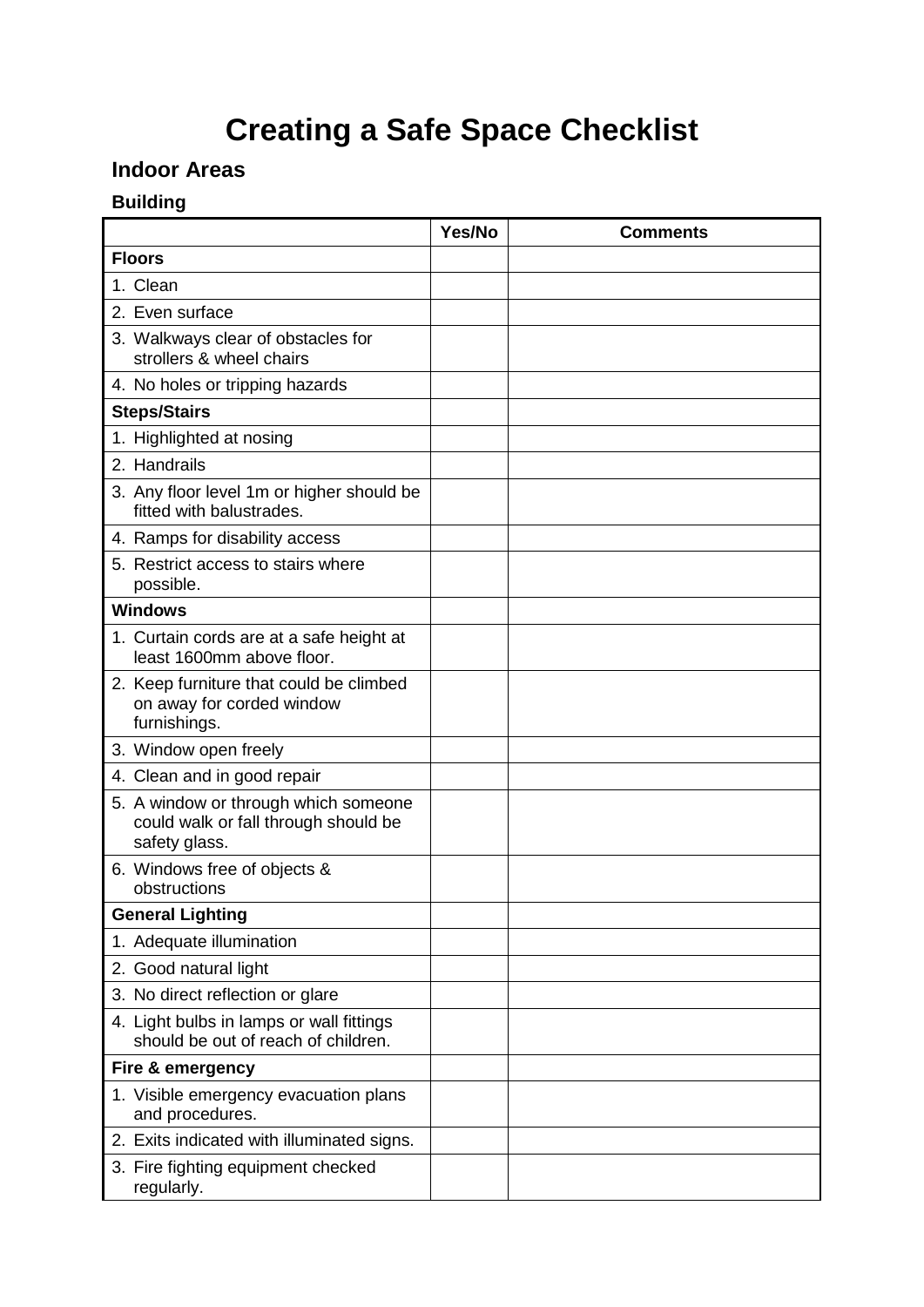| <b>Electrical</b>                                                                                                                                                                                                                                |  |
|--------------------------------------------------------------------------------------------------------------------------------------------------------------------------------------------------------------------------------------------------|--|
| 1. No broken plugs, sockets or switches.                                                                                                                                                                                                         |  |
| 2. Plastic safety plugs in sockets when<br>not in use or automatic safety sockets<br>installed.                                                                                                                                                  |  |
| 3. No cords which could allow<br>appliances to be pulled over.                                                                                                                                                                                   |  |
| <b>First Aid Cabinet</b>                                                                                                                                                                                                                         |  |
| 1. Labelled for easy access                                                                                                                                                                                                                      |  |
| 2. Clean, orderly and stocked.                                                                                                                                                                                                                   |  |
| 3. No unauthorised items available.                                                                                                                                                                                                              |  |
| 4. Out of reach of children                                                                                                                                                                                                                      |  |
| 5. Emergency numbers displayed.                                                                                                                                                                                                                  |  |
| <b>Rubbish</b>                                                                                                                                                                                                                                   |  |
| 1. Adequate number of bins.                                                                                                                                                                                                                      |  |
| 2. Bins located in accessible points but<br>not in walkways.                                                                                                                                                                                     |  |
| 3. Bins emptied regularly.                                                                                                                                                                                                                       |  |
| <b>Hazardous Substances</b>                                                                                                                                                                                                                      |  |
| Locked away (including common<br>1.<br>degergents).                                                                                                                                                                                              |  |
| Material safety data sheets kept with<br>2.<br>substances.                                                                                                                                                                                       |  |
| <b>Heating/Cooling</b>                                                                                                                                                                                                                           |  |
| 1. All heating and cooling devices<br>should be out of the reach of<br>children.                                                                                                                                                                 |  |
| <b>Doors</b>                                                                                                                                                                                                                                     |  |
| 1. Ensure you have required exit doors<br>operable from the inside with lever<br>handle at all times. Note: This does<br>necessarily have to be in the room<br>you are using. Please check with<br>Congregational Property Advisor if<br>unsure. |  |
| <b>Storage areas</b>                                                                                                                                                                                                                             |  |
| 1. Should not be accessible to young<br>children                                                                                                                                                                                                 |  |
| 2. Should be clean and orderly                                                                                                                                                                                                                   |  |
| 3. Items should be stacked in a safe<br>manner which can easily be moved or<br>retrieved.                                                                                                                                                        |  |
| 4. Shelving should be secure and items<br>stored on shelving should not be too<br>heavy for the shelf.                                                                                                                                           |  |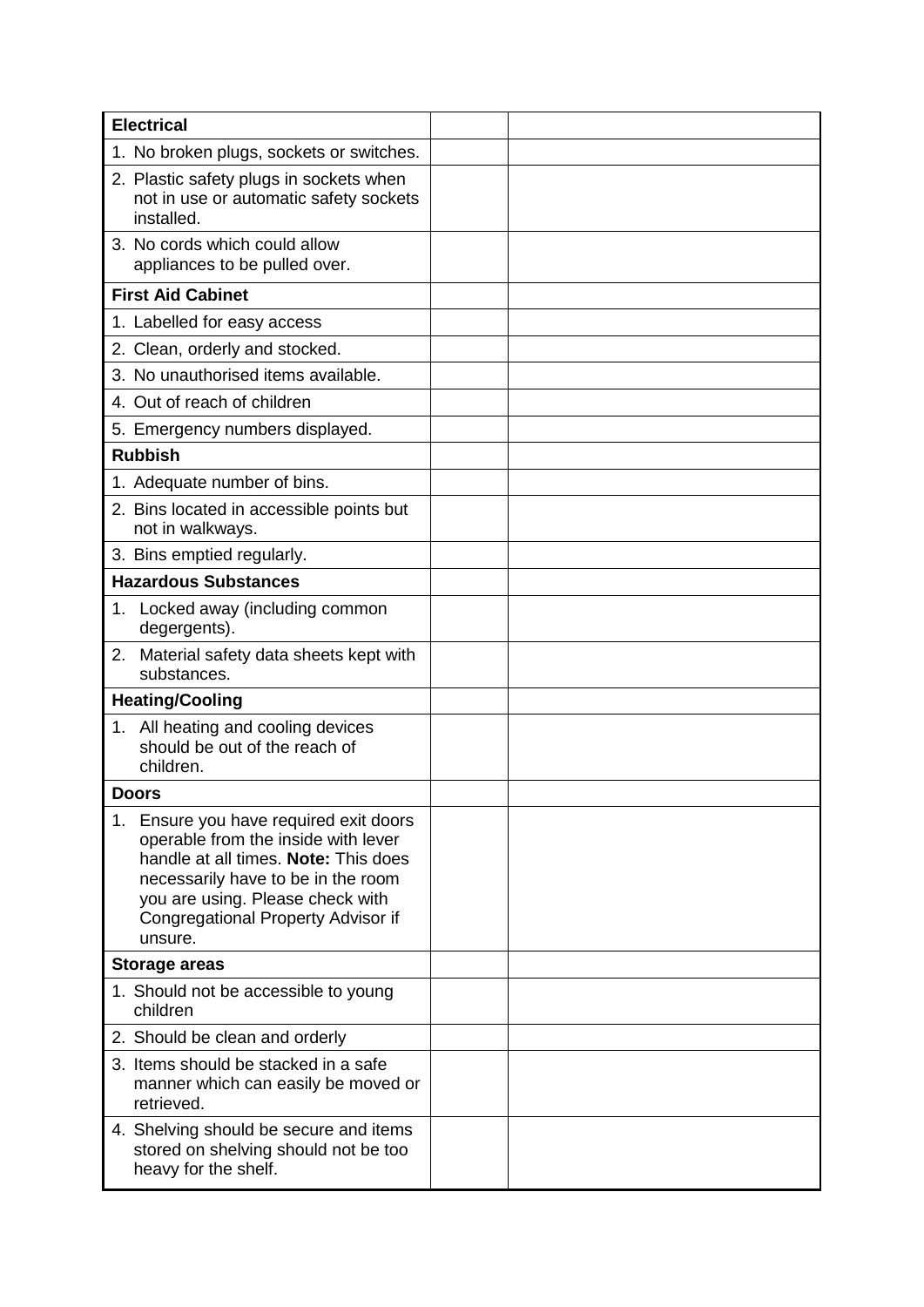## **Furniture**

|    | <b>Chairs</b>                                                                                                                                         | Yes/No | <b>Comments</b> |
|----|-------------------------------------------------------------------------------------------------------------------------------------------------------|--------|-----------------|
|    | 1. Stackable chairs should not be<br>stacked higher than 4 chairs high,<br>and stacked chairs should be<br>avoided around children where<br>possible. |        |                 |
| 2. | Chairs should be stacked in an<br>area where children will not climb<br>on them. (Either by lack of access<br>or supervision).                        |        |                 |
|    | <b>Folding Tables</b>                                                                                                                                 |        |                 |
| 1. | Should be stored in an area<br>where children do not have<br>access to them.                                                                          |        |                 |
|    | Room divider screens & portable<br>display boards                                                                                                     |        |                 |
|    | 1. Ensure that they can not be<br>pulled over.                                                                                                        |        |                 |
|    | <b>Pianos</b>                                                                                                                                         |        |                 |
|    | 1. Piano lids should be able to be<br>secured shut or piano cover<br>fitted.                                                                          |        |                 |
|    | <b>Bookcases</b>                                                                                                                                      |        |                 |
|    | 1. Should be secured tot he wall.                                                                                                                     |        |                 |

#### **Bathroom Areas**

|                                                                                   | Yes/No | <b>Comments</b> |
|-----------------------------------------------------------------------------------|--------|-----------------|
| 1. Regularly cleaned and<br>maintained.                                           |        |                 |
| 2. Hand washing and drying<br>facilities                                          |        |                 |
| 3. Supervise use of water with<br>young children.                                 |        |                 |
| 4. Hot water temperature regulated,<br>this can be in the form of<br>supervision. |        |                 |
| 5. Disable toilet                                                                 |        |                 |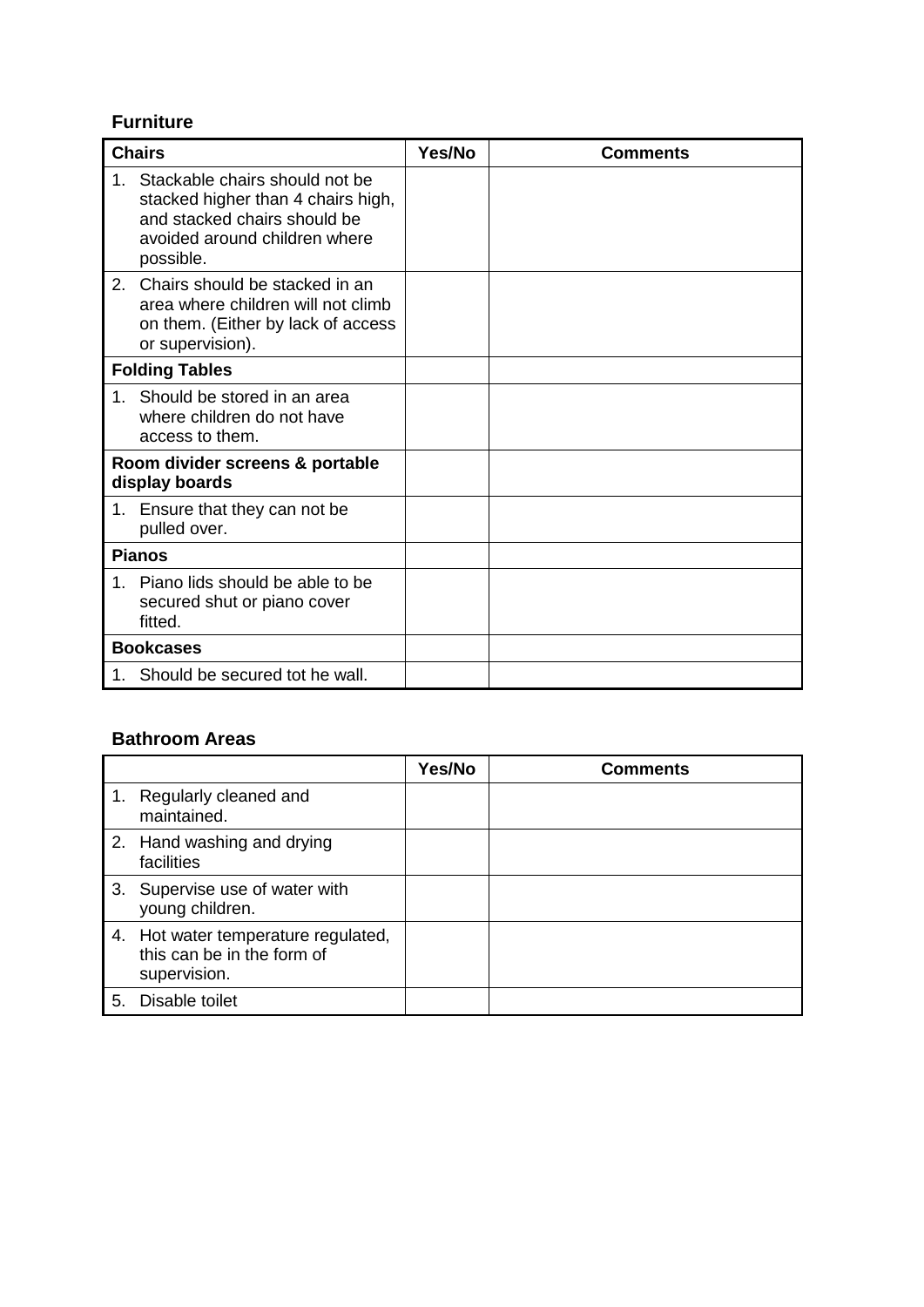#### **Baby and Child Facilities**

|                                                                                                                                                                | Yes/No | <b>Comments</b> |
|----------------------------------------------------------------------------------------------------------------------------------------------------------------|--------|-----------------|
| Is the change table sturdy & secure?<br>(We recommend the wall mounted<br>style*)                                                                              |        |                 |
| Does the change table have a safety<br>belt?                                                                                                                   |        |                 |
| If the change table is not set up at all<br>times, can it be set up with one<br>hand?                                                                          |        |                 |
| Is there a place for the carer to put<br>the nappy changing bag/items on and<br>is it within arms reach of the change<br>table?                                |        |                 |
| Is there a bin for used nappies and is<br>it changed regularly? Have you<br>supplied nappy sacks to put the<br>nappies in? The biodegradable ones<br>are best. |        |                 |
| Could you supply complementary<br>nappies and good quality wipes? (No<br>alcohol)                                                                              |        |                 |
| Is there a sink close by for the carer<br>to wash their hands?                                                                                                 |        |                 |

\* Commercial Change Stations are more expensive than those bought at a regular baby store, but they save space, are easy to operate, last longer, are more hygienic as they are easier to clean because they are not made of porous materials and are safer. Here are some websites that stock commercial wall mounted change tables:

<http://www.childcaresupplies.com.au/content/changetables.htm> Based in Sydney, NSW. Staton Wall Mounted Change table costs Approx. \$489.

[http://www.litesourceaustralia.com/washroom\\_equipment/baby\\_change\\_stations.html](http://www.litesourceaustralia.com/washroom_equipment/baby_change_stations.html) Based in Edwardstown South Australia. KB 100 Model costs: Approx. \$463 + GST

[http://www.shsproducts.com.au/nappy\\_change.html](http://www.shsproducts.com.au/nappy_change.html) Australia wide company. Both horizontal & vertical wall mounted change tables cost Approx. \$700.

<http://www.jdmacdonald.com.au/baby-change-stations/baby-change-stations> Based in Victoria. Their change stations are Approx. \$850.

#### **Kitchen Areas**

|                                                           | Yes/No | <b>Comments</b> |
|-----------------------------------------------------------|--------|-----------------|
| Barrier or door to stop small<br>children entering.       |        |                 |
| 2. Cleaning products locked away.                         |        |                 |
| 3. Hand washing facilities provided<br>for food handlers. |        |                 |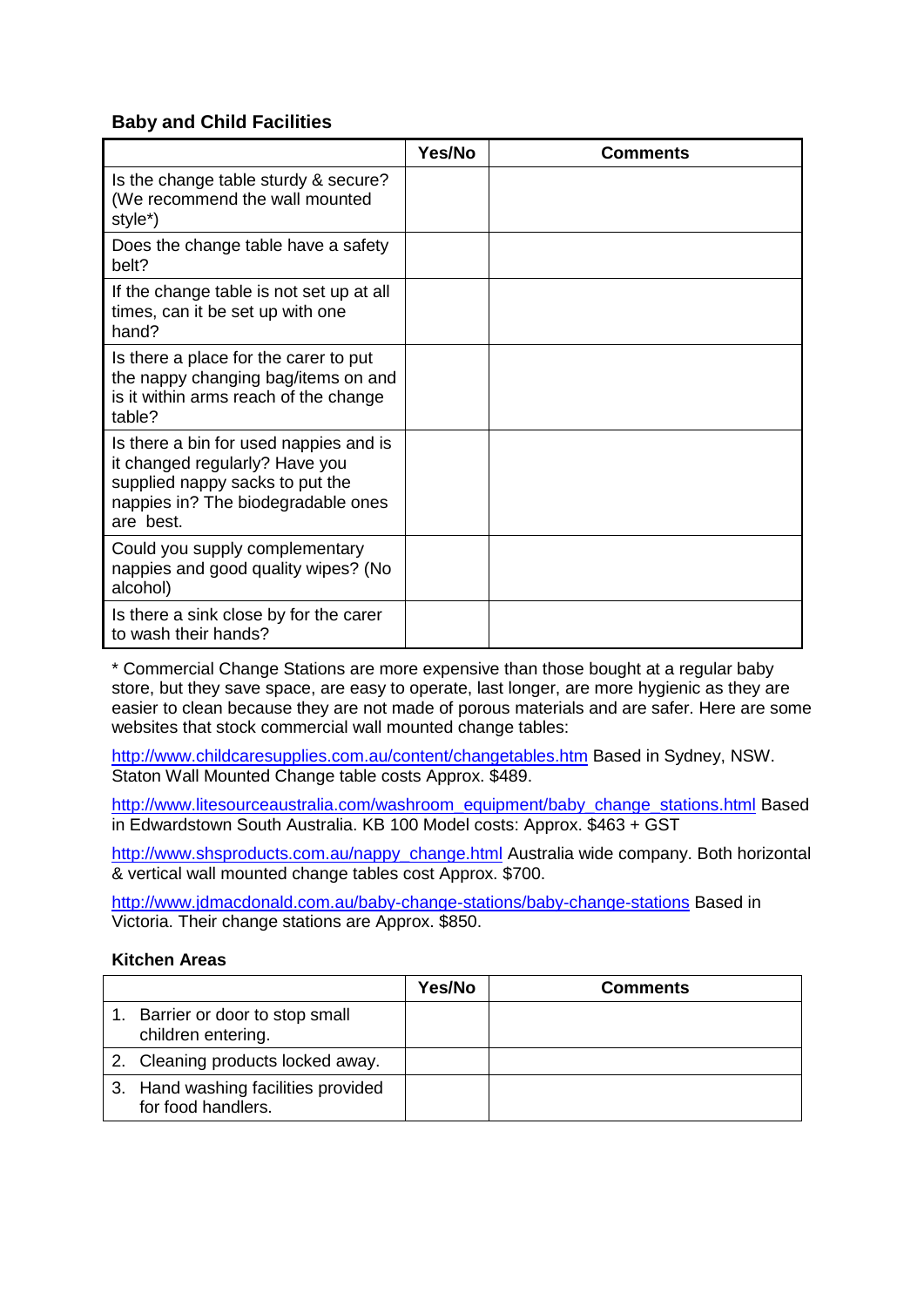# **Outdoor Areas**

|                               |                                                                                                                                                                                                                         | Yes/No | <b>Comments</b> |
|-------------------------------|-------------------------------------------------------------------------------------------------------------------------------------------------------------------------------------------------------------------------|--------|-----------------|
| Are pathways evenly surfaced? |                                                                                                                                                                                                                         |        |                 |
|                               | Are pathways free from obstacles,<br>and overgrown plants?                                                                                                                                                              |        |                 |
|                               | <b>Play Equipment</b>                                                                                                                                                                                                   |        |                 |
| 1.                            | Should comply with current<br>Australian Standards.                                                                                                                                                                     |        |                 |
|                               | 2. Located in a space that can be<br>supervised.                                                                                                                                                                        |        |                 |
| 3.                            | Shade or sun smart policy.                                                                                                                                                                                              |        |                 |
| 4.                            | Checked for wear and tear and<br>spiders.                                                                                                                                                                               |        |                 |
| 5.                            | No protruding parts.                                                                                                                                                                                                    |        |                 |
| 6.                            | Maintain impact absorbing fall<br>zones under equipment where<br>falls are greater than 500mm.                                                                                                                          |        |                 |
| 7.                            | Sandpits should also be checked<br>for dangerous objects and care<br>should be taken to ensure that<br>cats and dogs cannot access the<br>sand.                                                                         |        |                 |
|                               | <b>Fencing</b>                                                                                                                                                                                                          |        |                 |
| 1.                            | Should inhibit climbing.                                                                                                                                                                                                |        |                 |
| 2.                            | Should be free from sharp edges,<br>protruding bolts etc.                                                                                                                                                               |        |                 |
| 3.                            | Self closing gate                                                                                                                                                                                                       |        |                 |
| 4.                            | Gate can be seen and monitored.                                                                                                                                                                                         |        |                 |
|                               | <b>Plants</b>                                                                                                                                                                                                           |        |                 |
|                               | 1. Remove or protect any plants that<br>may be harmful to children.<br>Common poisonous garden<br>plants include Oleanders and<br>Agapanthus.                                                                           |        |                 |
| 2.                            | Check trees for overhanging<br>limbs or trees that shed limbs,<br>and for protruding tree roots in<br>walkways. Ensure there is no<br>build up of weeds around<br>buildings, which might harbour<br>spiders and snakes. |        |                 |
|                               | <b>Outdoor furniture</b>                                                                                                                                                                                                |        |                 |
|                               | Plastic - is it in good condition<br>without any areas being brittle or<br>cracked?                                                                                                                                     |        |                 |
|                               | Wood — does it need sanding and<br>painting/varnishing to avoid splinters?                                                                                                                                              |        |                 |